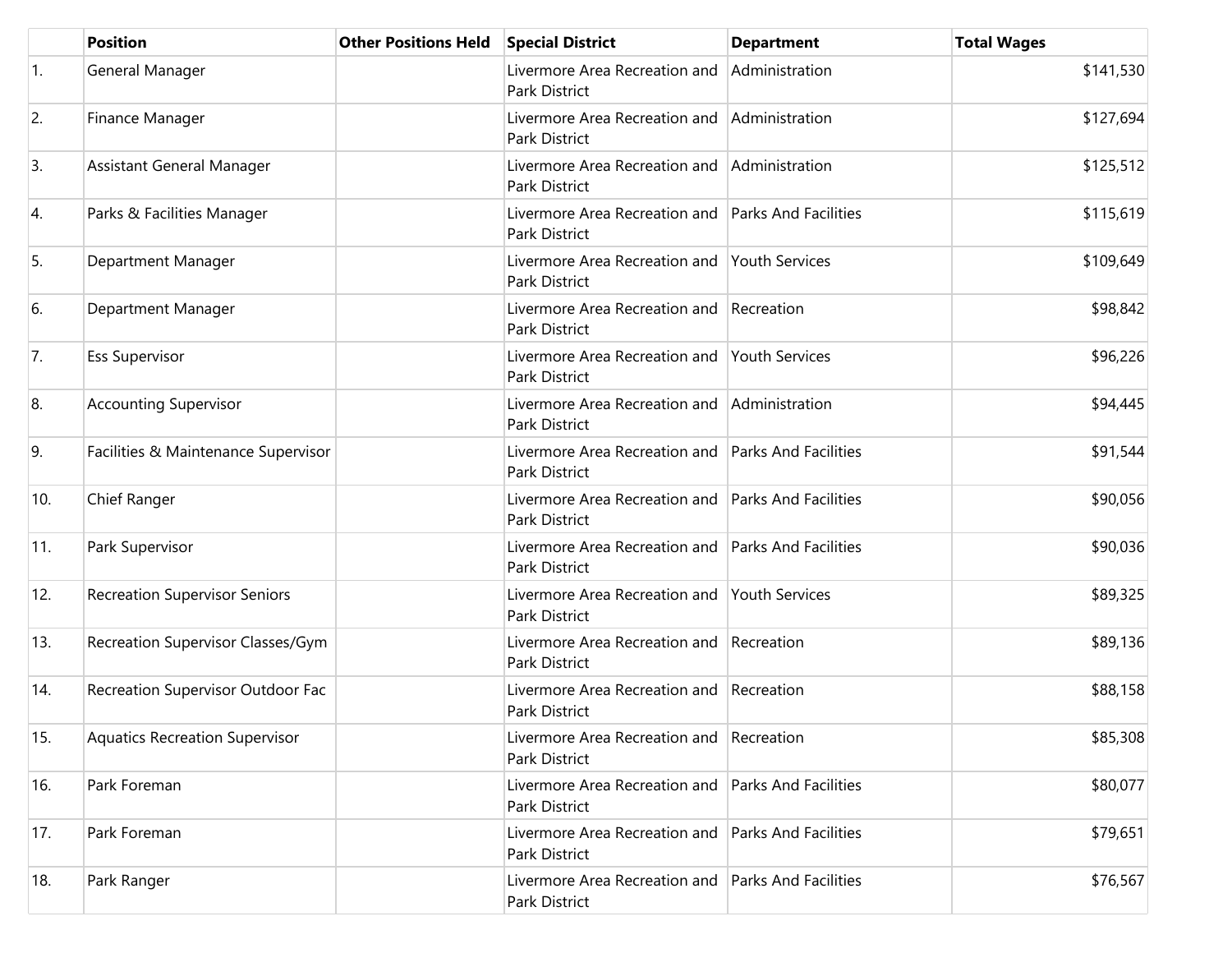| 19. | Park Ranger                      | Livermore Area Recreation and Parks And Facilities<br>Park District |                             | \$75,598 |
|-----|----------------------------------|---------------------------------------------------------------------|-----------------------------|----------|
| 20. | Senior Mechanic                  | Livermore Area Recreation and Parks And Facilities<br>Park District |                             | \$74,392 |
| 21. | Pool Maintenance Specialist      | Livermore Area Recreation and Recreation<br>Park District           |                             | \$74,225 |
| 22. | Park Foreman                     | Livermore Area Recreation and<br>Park District                      | <b>Parks And Facilities</b> | \$72,952 |
| 23. | Sr. Fac. Maintenance Tech        | Livermore Area Recreation and<br><b>Park District</b>               | <b>Parks And Facilities</b> | \$72,742 |
| 24. | Youth Services Coordinator       | Livermore Area Recreation and<br>Park District                      | <b>Youth Services</b>       | \$69,715 |
| 25. | Youth Services Coordinator       | Livermore Area Recreation and<br><b>Park District</b>               | <b>Youth Services</b>       | \$69,606 |
| 26. | Senior Maintenance Technician    | Livermore Area Recreation and Recreation<br><b>Park District</b>    |                             | \$69,516 |
| 27. | Youth Services Coordinator       | Livermore Area Recreation and<br><b>Park District</b>               | <b>Youth Services</b>       | \$69,468 |
| 28. | Youth Services Coordinator       | Livermore Area Recreation and Youth Services<br>Park District       |                             | \$69,353 |
| 29. | It Technician                    | Livermore Area Recreation and<br><b>Park District</b>               | Administration              | \$68,789 |
| 30. | Youth Services Coordinator       | Livermore Area Recreation and Youth Services<br>Park District       |                             | \$68,578 |
| 31. | Youth Services Coordinator       | Livermore Area Recreation and<br>Park District                      | <b>Youth Services</b>       | \$68,270 |
| 32. | Youth Services Coordinator       | Livermore Area Recreation and<br>Park District                      | <b>Youth Services</b>       | \$67,757 |
| 33. | Park Maintenance Technician      | Livermore Area Recreation and Parks And Facilities<br>Park District |                             | \$67,649 |
| 34. | Sr. Fac. Maintenance Tech - 4110 | Livermore Area Recreation and<br>Park District                      | <b>Parks And Facilities</b> | \$67,159 |
| 35. | Park Maintenance Technician      | Livermore Area Recreation and<br>Park District                      | <b>Parks And Facilities</b> | \$66,603 |
| 36. | Youth Services Coordinator       | Livermore Area Recreation and<br>Park District                      | Youth Services              | \$65,642 |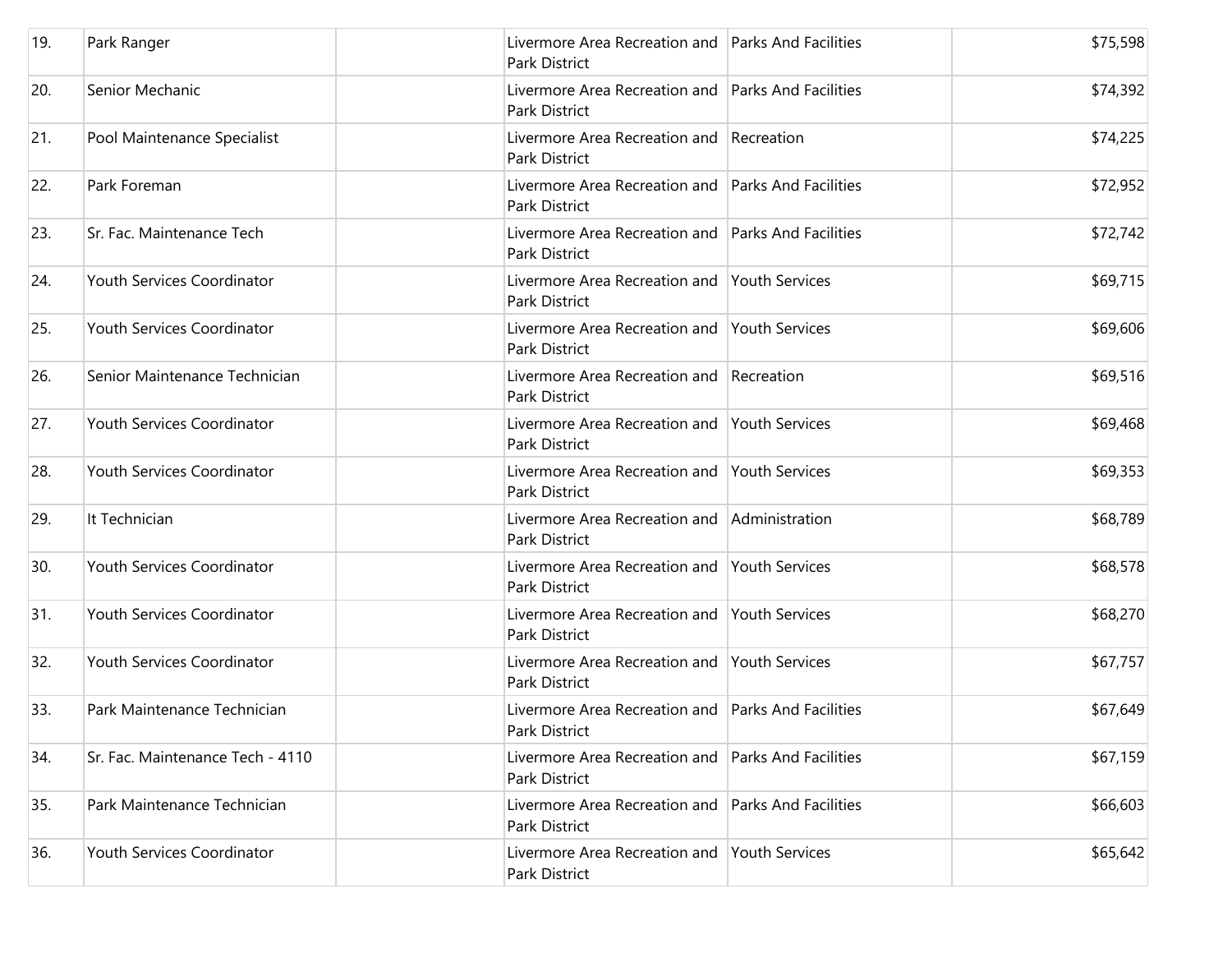| 37. | Park Maintenance Technician          | Livermore Area Recreation and Parks And Facilities<br>Park District |                             | \$65,416 |
|-----|--------------------------------------|---------------------------------------------------------------------|-----------------------------|----------|
| 38. | Event & Marketing Coordinator        | Livermore Area Recreation and Recreation<br><b>Park District</b>    |                             | \$64,290 |
| 39. | Assistant To Gm                      | Livermore Area Recreation and<br><b>Park District</b>               | Administration              | \$64,006 |
| 40. | Human Resources Technician           | Livermore Area Recreation and<br>Park District                      | Administration              | \$63,671 |
| 41. | Park Ranger                          | Livermore Area Recreation and<br><b>Park District</b>               | <b>Parks And Facilities</b> | \$63,389 |
| 42. | Youth Services Coordinator           | Livermore Area Recreation and<br>Park District                      | Youth Services              | \$63,315 |
| 43. | Park Ranger                          | Livermore Area Recreation and<br><b>Park District</b>               | <b>Parks And Facilities</b> | \$62,966 |
| 44. | Park Maintenance Technician          | Livermore Area Recreation and<br><b>Park District</b>               | <b>Parks And Facilities</b> | \$62,772 |
| 45. | Mechanic                             | Livermore Area Recreation and<br>Park District                      | <b>Parks And Facilities</b> | \$62,741 |
| 46. | Youth Services Coordinator           | Livermore Area Recreation and<br><b>Park District</b>               | <b>Youth Services</b>       | \$62,318 |
| 47. | Open Space Technician                | Livermore Area Recreation and<br><b>Park District</b>               | <b>Parks And Facilities</b> | \$62,064 |
| 48. | Facilities & Operations Coordinator. | Livermore Area Recreation and Recreation<br><b>Park District</b>    |                             | \$61,613 |
| 49. | <b>Financial Analyst</b>             | Livermore Area Recreation and<br>Park District                      | Administration              | \$60,533 |
| 50. | Park Ranger                          | Livermore Area Recreation and<br><b>Park District</b>               | <b>Parks And Facilities</b> | \$59,705 |
| 51. | Youth Services Coordinator           | Livermore Area Recreation and Youth Services<br>Park District       |                             | \$59,373 |
| 52. | Park Maintenance Technician          | Livermore Area Recreation and<br>Park District                      | <b>Parks And Facilities</b> | \$58,560 |
| 53. | Administrative Aide                  | Livermore Area Recreation and<br>Park District                      | Administration              | \$57,518 |
| 54. | Park Maintenance Technician          | Livermore Area Recreation and<br>Park District                      | <b>Parks And Facilities</b> | \$57,388 |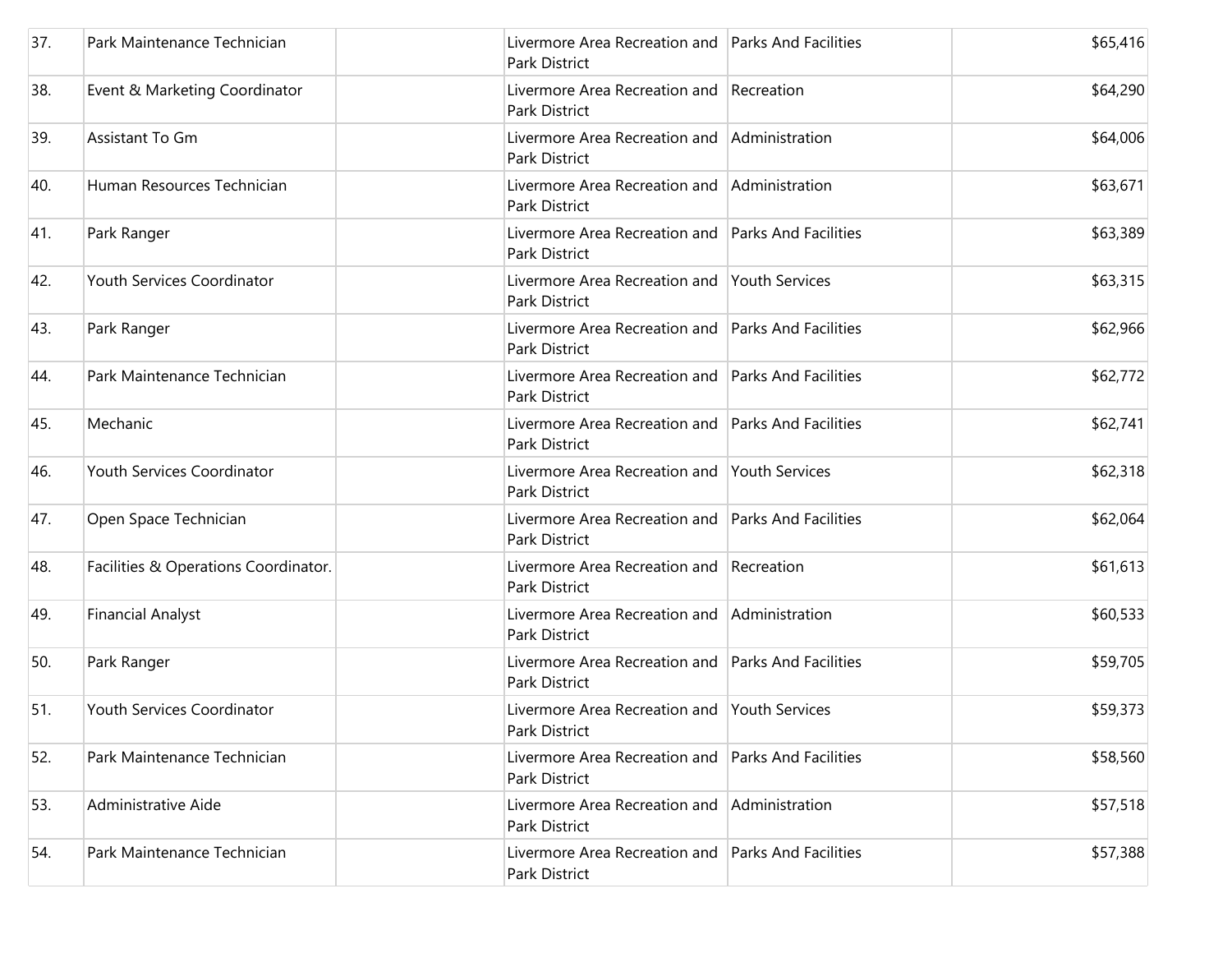| 55. | General Manager                          | Livermore Area Recreation and Administration<br>Park District       |                             | \$57,251 |
|-----|------------------------------------------|---------------------------------------------------------------------|-----------------------------|----------|
| 56. | Lead Teacher                             | Livermore Area Recreation and Youth Services<br>Park District       |                             | \$55,963 |
| 57. | Senior Maintenance Technician            | Livermore Area Recreation and Parks And Facilities<br>Park District |                             | \$55,229 |
| 58. | <b>Accounting Assistant</b>              | Livermore Area Recreation and<br>Park District                      | Administration              | \$55,049 |
| 59. | Lead Teacher                             | Livermore Area Recreation and<br>Park District                      | <b>Youth Services</b>       | \$53,409 |
| 60. | Park Maintenance Technician              | Livermore Area Recreation and<br>Park District                      | <b>Parks And Facilities</b> | \$53,082 |
| 61. | Park Maintenance Technician              | Livermore Area Recreation and<br>Park District                      | <b>Parks And Facilities</b> | \$52,856 |
| 62. | Park Maintenance Technician              | Livermore Area Recreation and<br>Park District                      | <b>Parks And Facilities</b> | \$52,772 |
| 63. | Administrative Aide                      | Livermore Area Recreation and<br><b>Park District</b>               | <b>Parks And Facilities</b> | \$52,701 |
| 64. | Park Maintenance Technician              | Livermore Area Recreation and<br>Park District                      | <b>Parks And Facilities</b> | \$52,412 |
| 65. | Park Ranger                              | Livermore Area Recreation and<br>Park District                      | <b>Parks And Facilities</b> | \$52,241 |
| 66. | Payroll Technician                       | Livermore Area Recreation and Administration<br>Park District       |                             | \$51,551 |
| 67. | <b>Recreation Coordinator</b>            | Livermore Area Recreation and<br>Park District                      | <b>Youth Services</b>       | \$50,197 |
| 68. | <b>Recreation Coordinator</b>            | Livermore Area Recreation and Youth Services<br>Park District       |                             | \$50,176 |
| 69. | Lead Teacher                             | Livermore Area Recreation and Youth Services<br>Park District       |                             | \$49,913 |
| 70. | <b>Ess Eligibility Enroll Specialist</b> | Livermore Area Recreation and<br>Park District                      | <b>Youth Services</b>       | \$49,446 |
| 71. | Park Ranger                              | Livermore Area Recreation and<br>Park District                      | <b>Parks And Facilities</b> | \$49,150 |
| 72. | <b>Recreation Coordinator</b>            | Livermore Area Recreation and<br>Park District                      | Youth Services              | \$48,679 |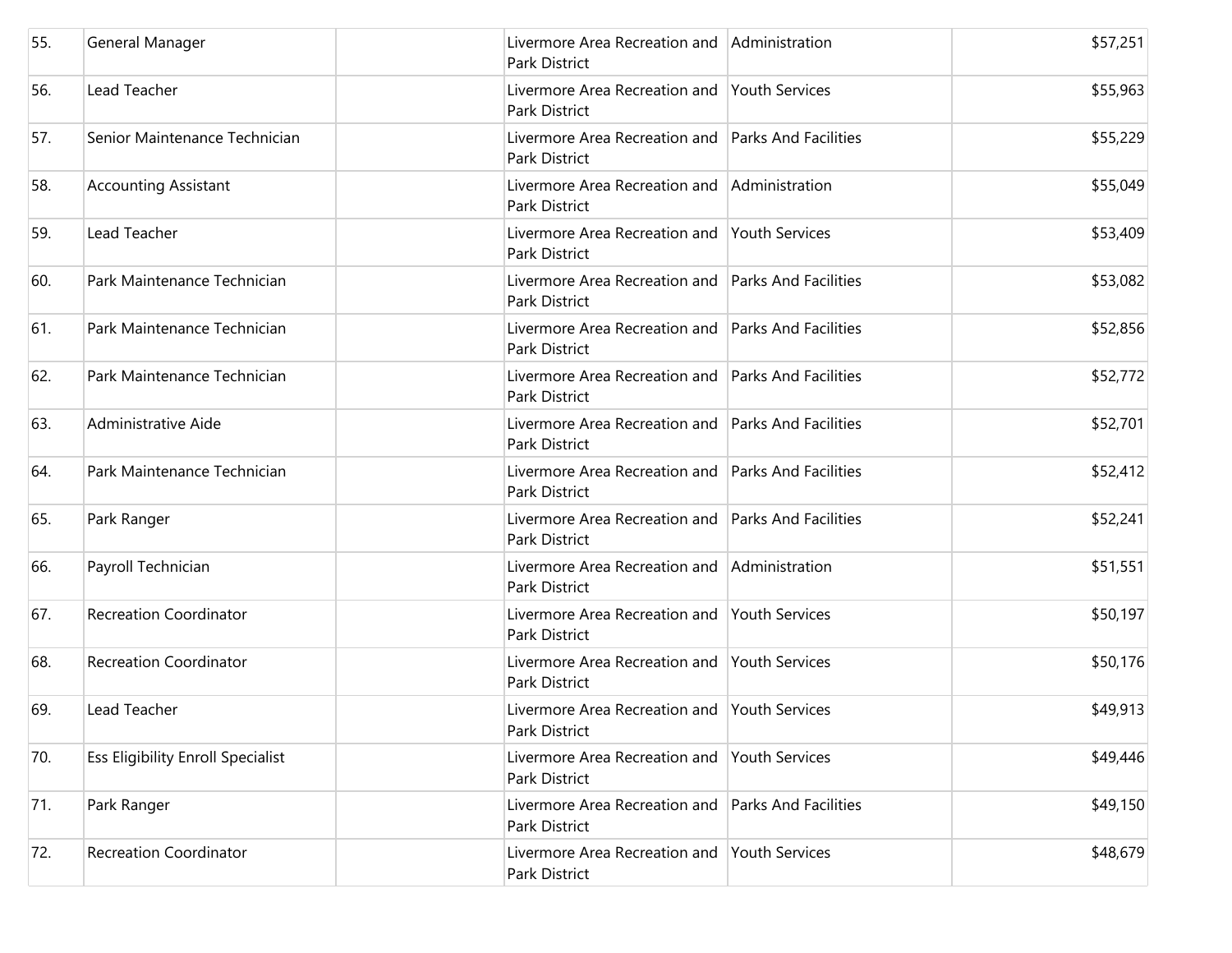| 73. | Lead Teacher                       | Livermore Area Recreation and Youth Services<br>Park District       |                             | \$48,538 |
|-----|------------------------------------|---------------------------------------------------------------------|-----------------------------|----------|
| 74. | Lead Teacher                       | Livermore Area Recreation and Youth Services<br>Park District       |                             | \$48,258 |
| 75. | Administrative Aide                | Livermore Area Recreation and Recreation<br>Park District           |                             | \$48,038 |
| 76. | <b>Recreation Coordinator</b>      | Livermore Area Recreation and Recreation<br>Park District           |                             | \$47,303 |
| 77. | <b>Facilities Maintenance Tech</b> | Livermore Area Recreation and Recreation<br>Park District           |                             | \$46,876 |
| 78. | Administrative Assistant           | Livermore Area Recreation and Administration<br>Park District       |                             | \$46,742 |
| 79. | Lead Teacher                       | Livermore Area Recreation and<br>Park District                      | <b>Youth Services</b>       | \$46,470 |
| 80. | Aquatics Instructor                | Livermore Area Recreation and Recreation<br>Park District           |                             | \$46,405 |
| 81. | <b>Aquatics Coordinator</b>        | Livermore Area Recreation and<br>Park District                      | Recreation                  | \$46,397 |
| 82. | Park Ranger                        | Livermore Area Recreation and Parks And Facilities<br>Park District |                             | \$46,176 |
| 83. | Lead Teacher                       | Livermore Area Recreation and Youth Services<br>Park District       |                             | \$45,269 |
| 84. | Marketing & Operations Supervisor  | Livermore Area Recreation and Recreation<br>Park District           |                             | \$44,944 |
| 85. | Lead Teacher                       | Livermore Area Recreation and Youth Services<br>Park District       |                             | \$44,842 |
| 86. | Lead Teacher                       | Livermore Area Recreation and Youth Services<br>Park District       |                             | \$44,470 |
| 87. | Administrative Assistant           | Livermore Area Recreation and Parks And Facilities<br>Park District |                             | \$44,296 |
| 88. | <b>Recreation Coordinator</b>      | Livermore Area Recreation and<br>Park District                      | Youth Services              | \$43,930 |
| 89. | Administrative Aide                | Livermore Area Recreation and<br>Park District                      | <b>Parks And Facilities</b> | \$43,927 |
| 90. | Park Enhancement Coordinator       | Livermore Area Recreation and<br>Park District                      | <b>Parks And Facilities</b> | \$43,505 |